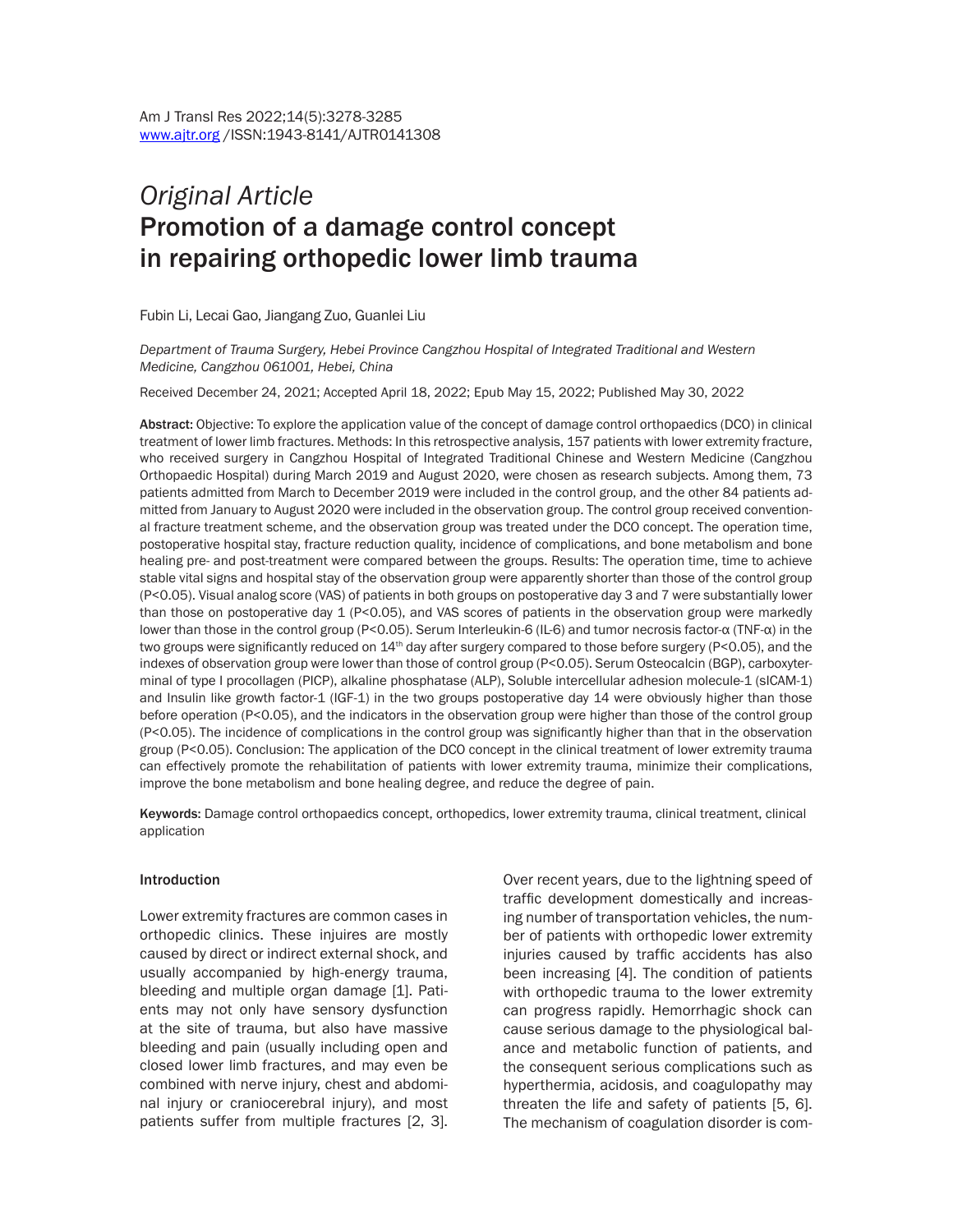plex. Researchers believe that the primary cause of coagulation disorder is the sharp drop of body temperature caused by massive bleeding. Hypothermia will hinder the platelet function of patients and lead to blood coagulation. The pathological mechanism of metabolic acidosis lies in the disorder of cell metabolism and the increase of anaerobic metabolism caused by prolonged low blood flow perfusion. Pyruvate is transformed into lactic acid in cytoplasm, and the blood lactic acid level increases rapidly, which leads to acidosis [7-10]. For the above cases, quick and effective first-aid measures should be taken during treatment, including disinfection and hemostasis, and the changes of respiratory signs, acid-base and humoral imbalance of patients should be closely observed [11, 12]. If the lower extremity fracture is not properly treated in time, it is easy to produce systemic inflammatory response syndrome, which sorely threatening the life safety of patients. However, it is difficult to meet the treatment needs of orthopedic patients with lower extremity fractures only by applying conventional treatment procedures. Therefore, it is particularly important to seek a more effective and reliable first-aid rule for orthopedic trauma of lower extremities [13].

Damage Control Orthopaedics (DCO) treatment refers to the phased treatment of fractures to reduce the body injury caused by complete treatment in the early clinical stage, so as to reduce further injury to patients and improve the clinical treatment and recovery efficacy [14]. Although the traditional early comprehensive treatment of lower limb trauma has a certain therapeutic effect, there are risks-immediate ultimate orthopaedic surgery for critically injured patients may lead to disability. With the development of medical concepts, DCO theory has been gradually applied to the clinical treatment of lower limb trauma in orthopedics. Before the implementation of the definitive surgical plan, different treatment methods should be selected for different patients, and the current overall instability and severity of accompanying injury should be weighed, so as to improve patient tolerance and lay a foundation for subsequent treatment [15]. DCO technology, as a newly developed medical treatment measure in recent years, gradually exert a crucial clinical value in the treatment of orthopedic diseases, and has achieved good curative effect. At present, there are still puzzles in the understanding and application of DCO among clinical medical staff in China. This

study provides objective evaluation, basis and application methods in clinical treatment of lower extremity trauma based on damage control theory, and it develops a personalized treatment plan for each patient, which is of great significance to reduce adverse reactions and promote the recovery of patients' limb function.

# Data and methods

# *Clinical data*

This study is a retrospective analysis. A total of 157 patients with lower extremity fracture, who received surgery in Cangzhou Hospital of Integrated Traditional Chinese and Western Medicine (Cangzhou Orthopaedic Hospital) during March 2019 to August 2020, were chosen as the research subjects. The patients included 29 with tibial plateau fractures, 23 with middle and distal tibia and fibula fractures, 13 with lower femoral and femoral ankle fractures, and 92 with multiple fractures. The patients were assigned into control group (n=73) and observation group (n=84) considering their admission time. The research was conducted with the approval of Ethics Committee of the hospital (2019011002).

# *Inclusive criteria*

(1) Patients with an age of 18-60 years old; (2) Patients with lower extremity trauma and indicated for operation, including open fracture and multiple trauma; (3) Patients who were surgically treated; (4) Patient or family member who voluntarily signed the informed consent form; (5) Patients with complete postoperative follow-up results; and (6) Patients without operation-related contraindications.

# *Exclusive criteria*

(1) Patients with autoimmune diseases, malignant tumor or mental disorders; (2) Patients who underwent a single simultaneous operation for lower extremity fractures and fractures at other sites; (3) Patients with pathologic fracture due to tumor or infection; or (4) Patients who were unwilling to participate in postoperative follow-up or lost to follow-up.

# *Methods*

The control group was treated with conventional wound treatment methods, including removal of necrotic tissue, and surgical treatment for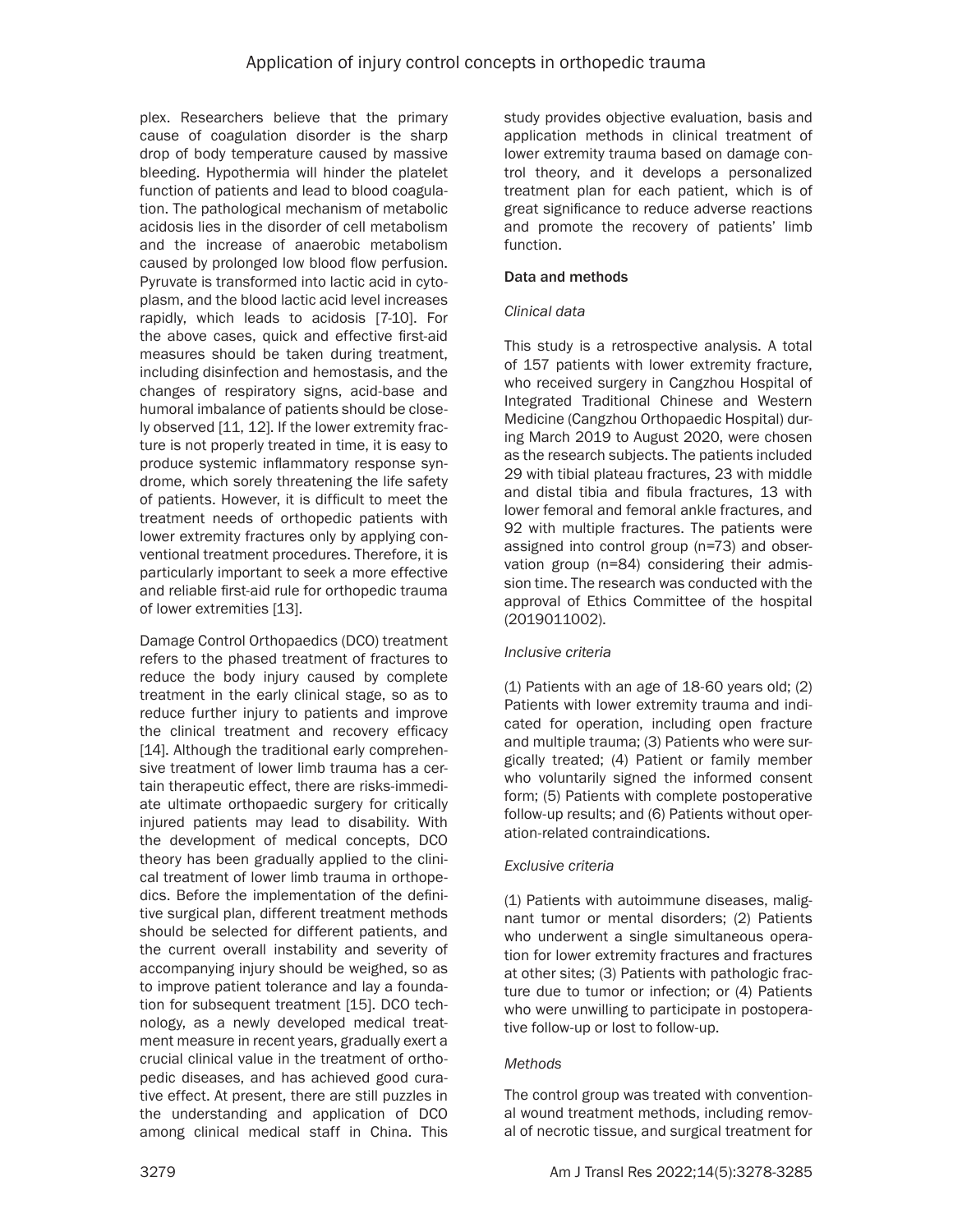| giuupa                                    |                               |                           |         |       |
|-------------------------------------------|-------------------------------|---------------------------|---------|-------|
| Baseline data                             | Observation<br>group $(n=84)$ | Control group<br>$(n=73)$ | $t/x^2$ | Ρ     |
| Gender                                    |                               |                           |         |       |
| Male                                      | 56                            | 28                        | 0.379   | 0.538 |
| Female                                    | 52                            | 21                        |         |       |
| Age (yd, $\overline{X} \pm s$ )           | 49.24+9.38                    | 49.02+10.52 0.139         |         | 0.890 |
| BMI (kg/m <sup>2</sup> $\overline{X}$ ±s) | $24.15 \pm 3.54$              | $24.38 + 2.90$            | 0.441   | 0.660 |
| Type of trauma                            |                               |                           |         |       |
| Open fracture                             | 33                            | 32                        | 0.333   | 0.564 |
| Multiple trauma                           | 51                            | 41                        |         |       |
| Hypertension (n, %)                       | 21 (25.00)                    | 18 (24.66)                | 0.256   | 0.613 |
| Diabetes (n, %)                           | 17 (20.24)                    | 12 (16.44)                | 0.375   | 0.541 |

Table 1. Comparison of baseline data between the two droups

Note: Gender, trauma, hypertension and diabetes were compared by *χ*2; and the age and BMI were compared by student t-test.

fracture as soon as possible. In general, the first aid ideas for the control group were mainly based on anatomical restoration. The observation group was treated with the DCO concept and was treated in stages prior to definitive fracture surgery. (1) Firstly, the bleeding was stopped, and the open fracture trauma was cleaned in time. Blood volume compensation was given immediately for the patients who developed hemorrhagic shock. Patients with extremely severe limb damage were treated with decisive amputation. (2) The ISS score was used to accurately assess the actual injury of the patient. The patients with a score  $\geq 20$ points were sent to ICU for emergency treatment; the patients with a score <20 points were sent to the intensive care unit of orthopedics for first aid. Meanwhile, patient's metabolic acidosis, coagulation disorders, and low temperature symptoms were corrected to ensure smooth ventilation. (3) Patients' vital signs were observed in real time to determine best treatment scheme of fracture surgery.

#### *Observation of indicators*

*Primary indictors:* (1) Operation time, time to achieve stable vital signs and overall hospital stay were compared between the two groups.

(2) The pain degree and swelling degree of the two groups were compared on 1 d, 3 d and 7 d after surgery. The pain degree was measured by VAS, with a score ranging from 0 to 10 points. The higher score indicated more severe of pain.

(3) The incidence of complications was compared between the two groups.

*Secondary indicators:* (1) The changes in serum inflammatory factors, bone metabolism and bone healing indexes before surgery and 14 days after surgery were compared between the two groups. Five ml of peripheral blood was extracted from the patients and the serum was separated. The bone metabolism indexes (osteocalcin (BGP), type I procollagen carboxy-terminal propeptide (PICP) and serum alkaline phosphatase (ALP)), the bone healing indexes (soluble intercellular adhesion molecule-1 (sicAM-1) and insulin-like growth factor-1 (IGF-1)), and the inflammato-

ry cytokines (interleukin-6 (IL-6) and tumor necrosis factor-α (TNF-α)) were compared between the two groups. All the above indicators were detected by ELISA kit, which was purchased from Shanghai Yaji Biotechnology Co., LTD.

(2) The living quality of the two groups was compared 14 days after surgery, which was evaluated by SF-36 Scale. The scale contained eight dimensions, including psychological states, emotional role, physical states, physical role, pain degree, social functioning, vitality and general health. Each dimension was scored on a scale of 0 to 100 points, with a higher score indicating a better quality of life.

# *Statistical analysis*

SPSS 25.0 was used for statistical analysis. The measurement data were represented by  $(\overline{z}, \overline{z})$ . ( *x*±s). The inter-group comparison was conducted using independent samples t-test, and the intra-group comparison was conducted using paired t-test. Percentage (%) was used to express enumeration data, and  $x^2$  test was used for comparison. P<0.05 was considered with statistically significant difference.

# **Results**

# *Comparison of baseline data*

The baseline data of the two groups were statistically insignificant and as such the two groups were comparable (P>0.05) (Table 1).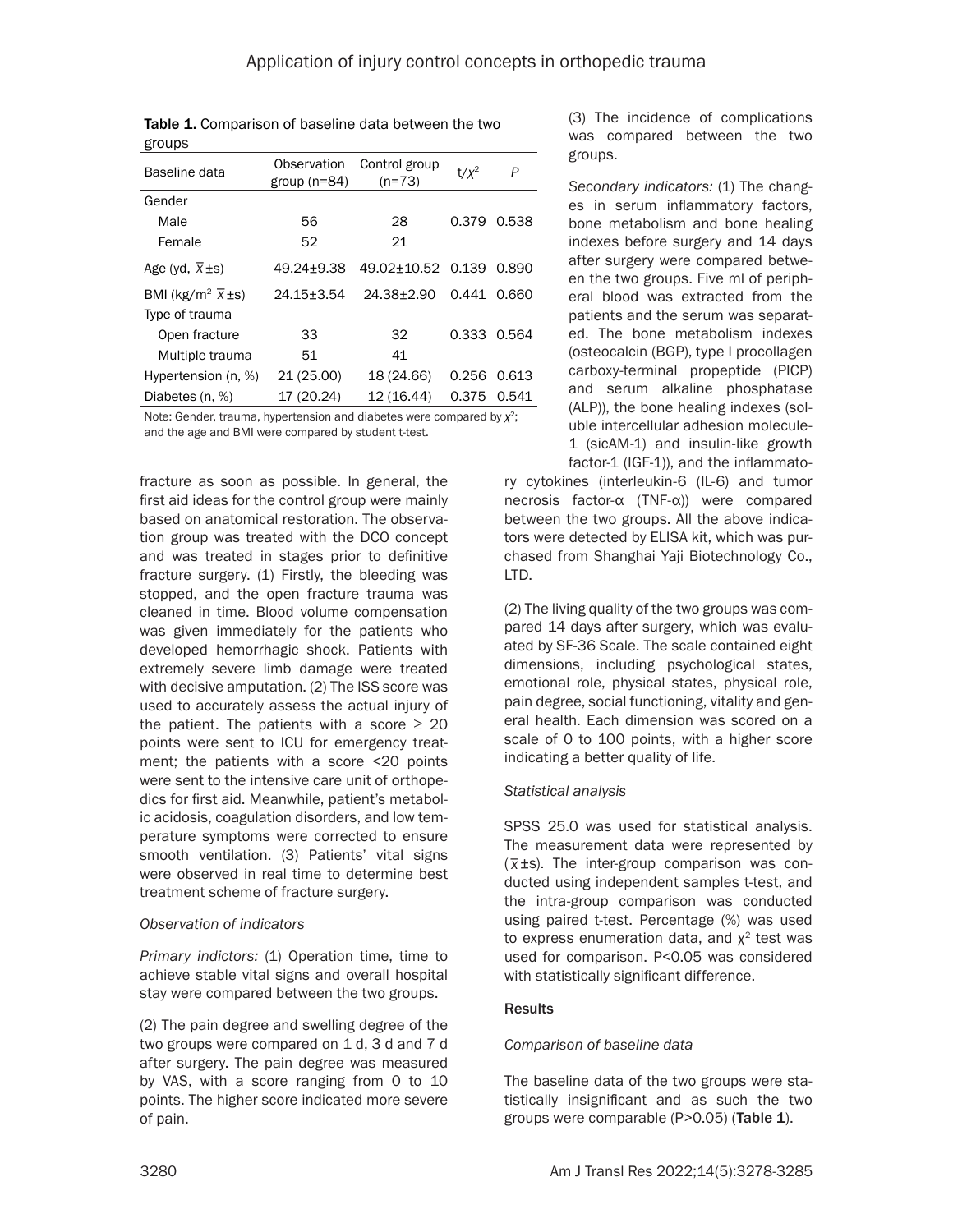| $\frac{1}{2}$     |    |                                      |                                             |                         |  |  |
|-------------------|----|--------------------------------------|---------------------------------------------|-------------------------|--|--|
| Group             |    | Number of cases Operation time (min) | Time to achieve stable<br>vital signs (min) | Total hospital stay (d) |  |  |
| Observation group | 84 | 86.34+15.42                          | $3.10 + 1.21$                               | $22.39 + 5.46$          |  |  |
| Control group     | 73 | 97.30±17.52                          | $4.52 + 1.65$                               | $27.65 \pm 6.12$        |  |  |
|                   |    | 4.169                                | 6.200                                       | 5.691                   |  |  |
| D                 |    | 0.000                                | 0.000                                       | 0.000                   |  |  |

Table 2. Comparison of operation time, time to achieve stable vital signs and total hospital stay between the two groups (\_ *x*±s)

Note: The operation time, stable time of vital signs and hospital stay of the two groups were compared by student t-test.



Figure 1. Comparison of postoperative VAS scores be-**Figure 1.** Comparison or postoperative vAS scores be-<br>tween the two groups (points,  $\overline{x}$ ±s). Note: Compared with the same group on the 1st day after operation, paired t-test was used, (\*P<0.05); Independent sample T test was used for comparison with control group ( #P<0.05). VAS, visual analog score.

## *Comparison of operation time, time to achieve stable vital signs and total hospital stay*

The operation time, time to achieve stable vital signs and hospital stay in the observation group were remarkably shorter than those in the control group (all P<0.05) (Table 2).

#### *Comparison of postoperative pain*

The two groups showed no significant difference in VAS score 1 d after surgery (P>0.05). The VAS scores of two groups on postoperative 3 d and 7 d substantially decreased compared with those on 1d after surgery (P<0.05), and the observation group had remarkably lower scores than the control group (P<0.05) (Figure 1).

#### *Comparison of inflammatory factor levels before and after surgery*

The two groups had no statistical differences in preoperative serum IL-6 and TNF-α levels (all P>0.05). The serum IL-6 and TNF-α levels decreased significantly on the  $14<sup>th</sup>$  day after surgery compared to that before surgery in both groups (all P<0.05), and the observation group had significantly lower levels than the control group (all P<0.05) (Table 3).

## *Comparison of bone metabolism indicators before and after surgery*

The two groups had no statistical differences in preoperative serum BGP, PICP and ALP levels (all P>0.05). The levels of BGP, PICP, ALP, sICAM-1 and IGF-1 in the two groups on postoperative day 14 were obviously higher than those before operation (all P<0.05), and the observation group had significantly higher levels than the control group (all P<0.05) (Table 4).

## *Comparison of bone healing indicators before and after operation*

The two groups had no significant difference in serum sicAM-1 and IGF-1 levels prior to surgery (all P>0.05). The levels of serum sICAM-1 and IGF-1 in the two groups increased remarkably on postoperative day 14 compared to those before surgery (P<0.05), and the observation group had notably higher levels than the control group (all P<0.05) (Table 5).

#### *Comparison of living quality between the two groups*

The psychological state, physical state, pain degree, vitality and overall health score in SF-36 scale of patients in the observation group were remarkably higher than those in the control group (P<0.05), as shown in Table 6.

#### *Comparison of the incidence of complications*

The complication rate was 2.38% in the observation group, which was statistically lower than 12.33% in the control group (P<0.05) (Table 7).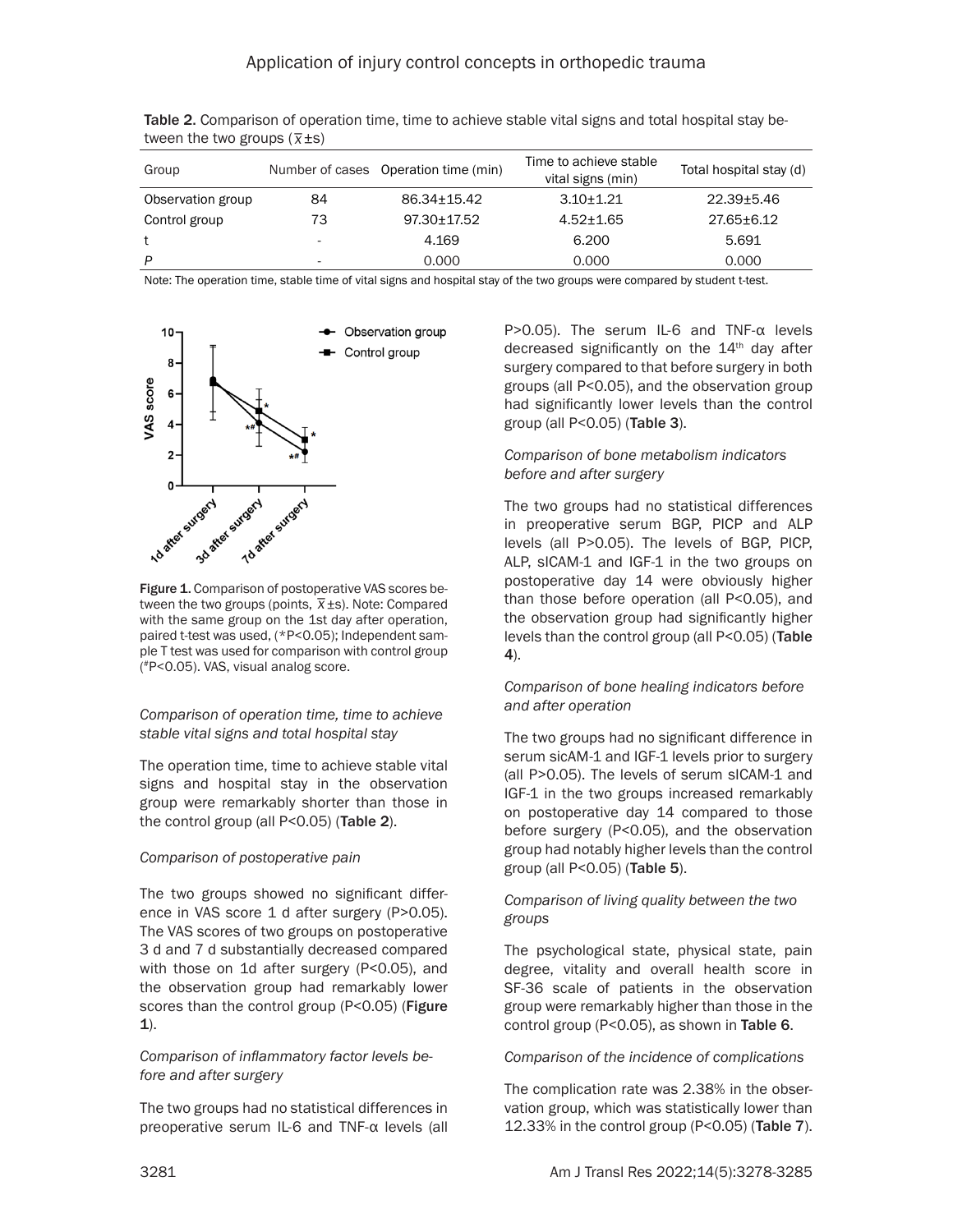## Application of injury control concepts in orthopedic trauma

| $\cdots$          |                          |                |                          |                       |                    |  |
|-------------------|--------------------------|----------------|--------------------------|-----------------------|--------------------|--|
|                   |                          |                | IL-6 $(ng/L)$            | TNF- $\alpha$ (ng/ml) |                    |  |
| Group             | Number of cases          | Before surgery | 14 d after surgery       | Before surgery        | 14 d after surgery |  |
| Observation group | 84                       | 279.38+63.94   | $133.93 + 47.39*$        | $2.75 + 0.42$         | $1.59 + 0.35*$     |  |
| Control group     | 73                       | 286.49±78.02   | $173.03 \pm 51.21 \star$ | $2.81 + 0.47$         | $1.83 \pm 0.49*$   |  |
|                   | $\overline{\phantom{a}}$ | 0.627          | 4.967                    | 0.845                 | 3.564              |  |
| P                 | $\overline{\phantom{a}}$ | 0.531          | 0.000                    | 0.400                 | 0.001              |  |

Table 3. Comparison of serum inflammatory factor levels between the two groups before and after surgery (\_ *x*±s)

Note: Compared with the same group before operation, paired t test was used (\*P<0.05).

Table 4. Comparison of bone metabolism indicators between the two groups before and after surgery<br>(Fight) ( *x*±s)

|                   |                          | $PICP (\mu g/L)$<br>$BGP$ ( $\mu$ g/L) |                      |                   | ALP $(\mu g/L)$      |                   |                      |
|-------------------|--------------------------|----------------------------------------|----------------------|-------------------|----------------------|-------------------|----------------------|
| Group             | Number<br>of cases       | <b>Before</b><br>surgery               | 14d<br>after surgery | Before<br>surgery | 14d<br>after surgery | Before<br>surgery | 14d<br>after surgery |
| Observation group | 84                       | $4.37 \pm 0.63$                        | $5.98 + 0.93*$       | 112.73+28.39      | 146.48+36.40*        | 79.26±15.64       | 134.59+24.53*        |
| Control group     | 73                       | $4.48 + 0.71$                          | $5.23 + 0.79*$       | 114.02+29.03      | $121.04 + 30.44*$    | 83.42+19.02       | $108.23 + 27.65*$    |
|                   |                          | 1.029                                  | 5.401                | 0.281             | 4.709                | 1.503             | 6.330                |
| P                 | $\overline{\phantom{a}}$ | 0.305                                  | 0.000                | 0.779             | 0.000                | 0.135             | 0.000                |

Note: Compared with the same group before operation, paired t test was used (\*P<0.05). BGP, osteocalcin; PICP, procollagen type I carboxy-terminal propeptide; ALP, alkaline phosphatase.

|  | Table 5. Comparison of bone healing indexes between the two groups before and after surgery ( $\bar{x}$ ±s) |  |
|--|-------------------------------------------------------------------------------------------------------------|--|

|    |                 |                   | $IGF-1$ ( $\mu$ g/L)                         |                    |
|----|-----------------|-------------------|----------------------------------------------|--------------------|
|    | Before surgery  |                   | Before surgery                               | 14 d after surgery |
| 84 | 102.24±21.30    | $153.92 + 35.30*$ | 191.85+65.60                                 | 298.56+73.84*      |
| 73 | 107.02+23.89    | $120.35 + 34.27*$ | 185.64±60.22                                 | 251.23+64.52*      |
| ۰  | 1.325           | 6.024             | 0.615                                        | 4.246              |
| ۰  | 0.187           | 0.000             | 0.540                                        | 0.000              |
|    | Number of cases |                   | $slCAM-1$ ( $\mu$ g/L)<br>14 d after surgery |                    |

Note: Compared with the same group before operation, paired t test was used (\*P<0.05). sICAM-1, soluble intercellular adhesion molecule-1; IGF-1, insulin like growth factor-1.

Table 6. Comparison of quality of life between the two groups (points, \_ *x*±s)

| Living quality         | Observation<br>group $(n=84)$ | Control group<br>$(n=73)$ | t     | P     |
|------------------------|-------------------------------|---------------------------|-------|-------|
| Psychological states   | 75.48±6.50                    | 70.29±4.58                | 5.701 | 0.000 |
| Emotional role         | 69.83±5.64                    | 70.95±6.52                | 1.154 | 0.250 |
| <b>Physical states</b> | 57.92±4.09                    | 54.39±5.94                | 4.382 | 0.000 |
| Body role              | 64.38±7.89                    | 63.27±8.33                | 0.857 | 0.393 |
| Pain degree            | 69.05±9.37                    | 62.38±7.04                | 4.981 | 0.000 |
| Social Functioning     | 58.96±10.24                   | 56.48±12.01               | 1.397 | 0.165 |
| Vitality               | 62.17±9.32                    | 57.42±7.44                | 3.493 | 0.001 |
| General health         | 67.58+4.99                    | 61.21+5.84                | 7.370 | 0.000 |

Note: the comparison of the two groups of indicators in the table adopts student t-test.

#### **Discussion**

The conventional treatment of lower limb trauma is trauma removal, disinfection and hemostasis. Although the above measures have a certain effect on preventing wound infection, the effect on controlling the patient's disease progression is still not ideal. Damage control provides timely emergency treatment for the patients, which can bpromote the patient's best treatment opportunity, so that the medical staff can have more sufficient time to determine a scientific, reasonable and effective treatment plan, and create favorable conditions for subsequent surgical treatment [16]. Finally, the changes in patients' vital signs should be closely monitored, thus improving the treatment safety [17].

The results of this study showed that the operation time, time to achieve stable vital signs and hospital stay in the observation group were significantly shorter than those in the control group, and the complication rate was appar-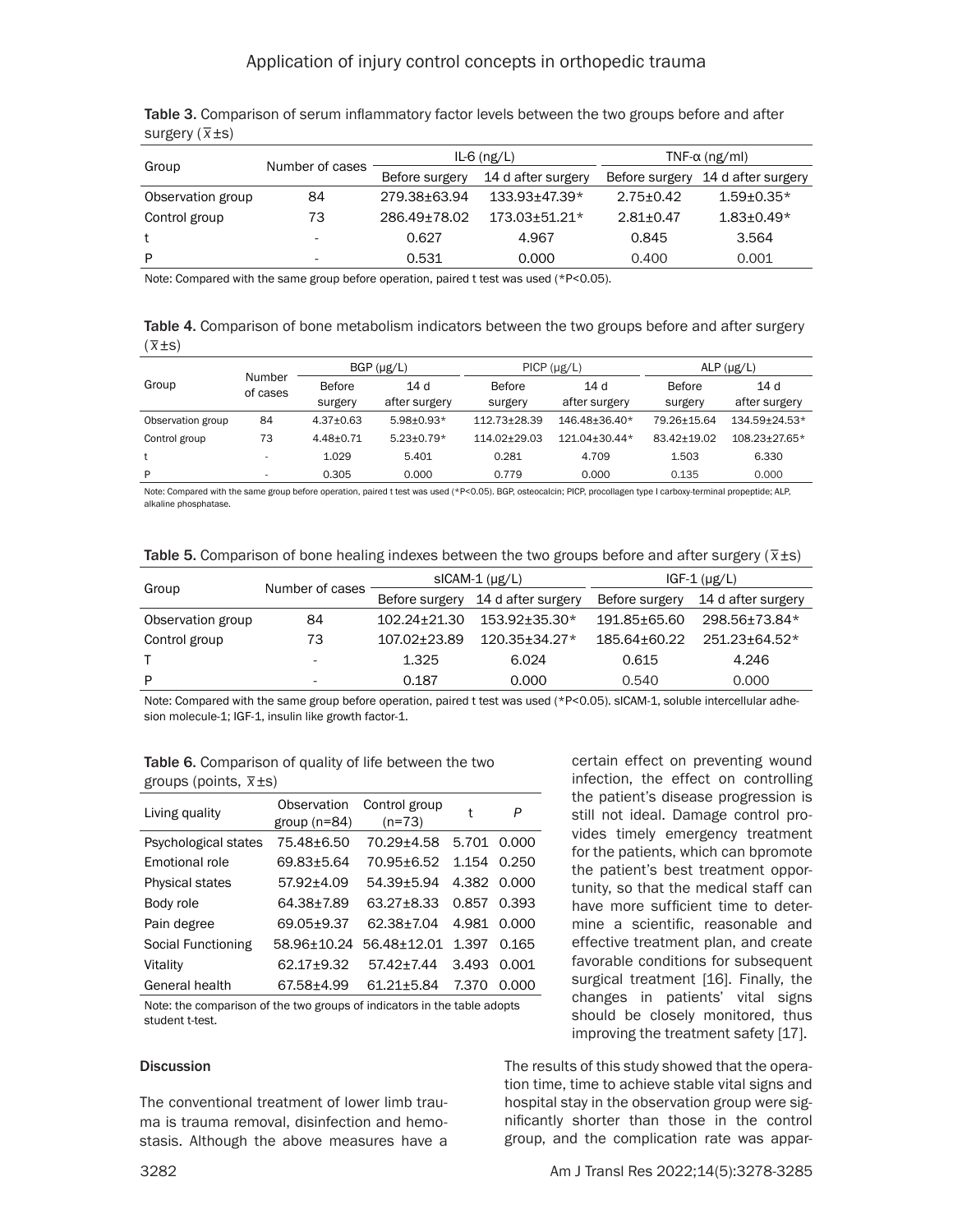| Group             | Number of cases | Shock                    | Multiple organ dysfunction syndrome | Total    |
|-------------------|-----------------|--------------------------|-------------------------------------|----------|
| Observation group | 84              | 1(1.19)                  | 1(1.19)                             | 2(2.38)  |
| Control group     | 73              | 5(6.85)                  | 4(5.48)                             | 9(12.33) |
| $\chi^2$          |                 | $\overline{\phantom{0}}$ | -                                   | 5.923    |
| D                 | ۰               | ۰                        | ۰                                   | 0.015    |

Table 7. Comparison of the incidence of complications between the two groups [n (%)]

Note: the incidence of complications was compared by  $\chi^2$  test.

ently lower than that in control group, which is consistent with a previous report [18]. Treatment under the DCO concept can help to control the patient's condition, reduce complications and create favorite conditions for surgical treatment, thus shortening the hospitalization time of patients and promoting their recovery.

Bone metabolism and bone healing are involved in the healing process of patients with limb fractures. The literature has shown that metabolism indicators, BGP, PICP and ALP, are positively correlated with the activity and function of bone cells in the body [19-21]. In addition, sICAM-1 and IGF-1 can be increased after treatment [22, 23]. This study observed the changes in bone metabolism and bone healing indicators before and after surgery in the two groups. The results revealed that the increase of postoperative bone metabolism indexes (BGP, PICP, ALP) and bone healing indexes (sICAM-1, IGF-1) in the observation group were obviously higher than those in control group. This indicates that effective control of the patient's condition through the DCO concept and phased surgical treatment is more conducive to promoting the postoperative healing of patients. The levels of inflammatory factors in patients with lower limb fracture can be rapidly elevated. Inflammatory factors not only reflect the degree of body injury, but also trigger an inflammatory cascade that leads to multiple organ dysfunction [24]. Our results also showed that the postoperative IL-6 and TNF-α in the observation group were notably lower than those in control group, and the postoperative pain in the observation group was lighter than that in control group. This shows that applying the DCO concept to manage the patient's condition and perform surgery under effective control of the conditions are conductive to postoperative disease recovery and the remission of the body's inflammatory response and pain alleviation. According to previous reports [25], effective treatment can greatly promote

the repair of patients' trauma, which is of great value to their postoperative rehabilitation, which agrees with the results of this study.

Inevitably, there are still some drawbacks in this study. The sample size included in this study is relatively small, which is a limitation of this study. In the later research, the sample size will be further expanded, and the treatment and operation process of injury control concept will be standardized, so as to provide a more scientific basis for its extensive clinical application.

Applying the DCO concept to clinical treatment of lower extremity trauma can effectively promote the recovery of lower extremity trauma, reduce complications, improve bone metabolism and bone healing degree, and reduce pain of the patients.

# Acknowledgements

This work was supported by Cangzhou Science and Technology Bureau Project (No. 2041060- 45).

# Disclosure of conflict of interest

None.

Address correspondence to: Lecai Gao, Department of Trauma Surgery, Hebei Province Cangzhou Hospital of Integrated Traditional and Western Medicine, 31 Huanghe West Road, Yunhe District, Cangzhou 061001, Hebei, China. Tel: +86-0317- 2078139; E-mail: [glecai@163.com](mailto:glecai@163.com)

#### References

- [1] Held M, Engelmann E, Dunn R, Ahmad SS, Laubscher M, Keel MJB, Maqungo S and Hoppe S. Gunshot induced injuries in orthopaedic trauma research. A bibliometric analysis of the most influential literature. Orthop Traumatol Surg Res 2017; 103: 801-807.
- [2] Klima S, Cornwall J, Kieser D and Hammer N. The utility and benefit of a newly established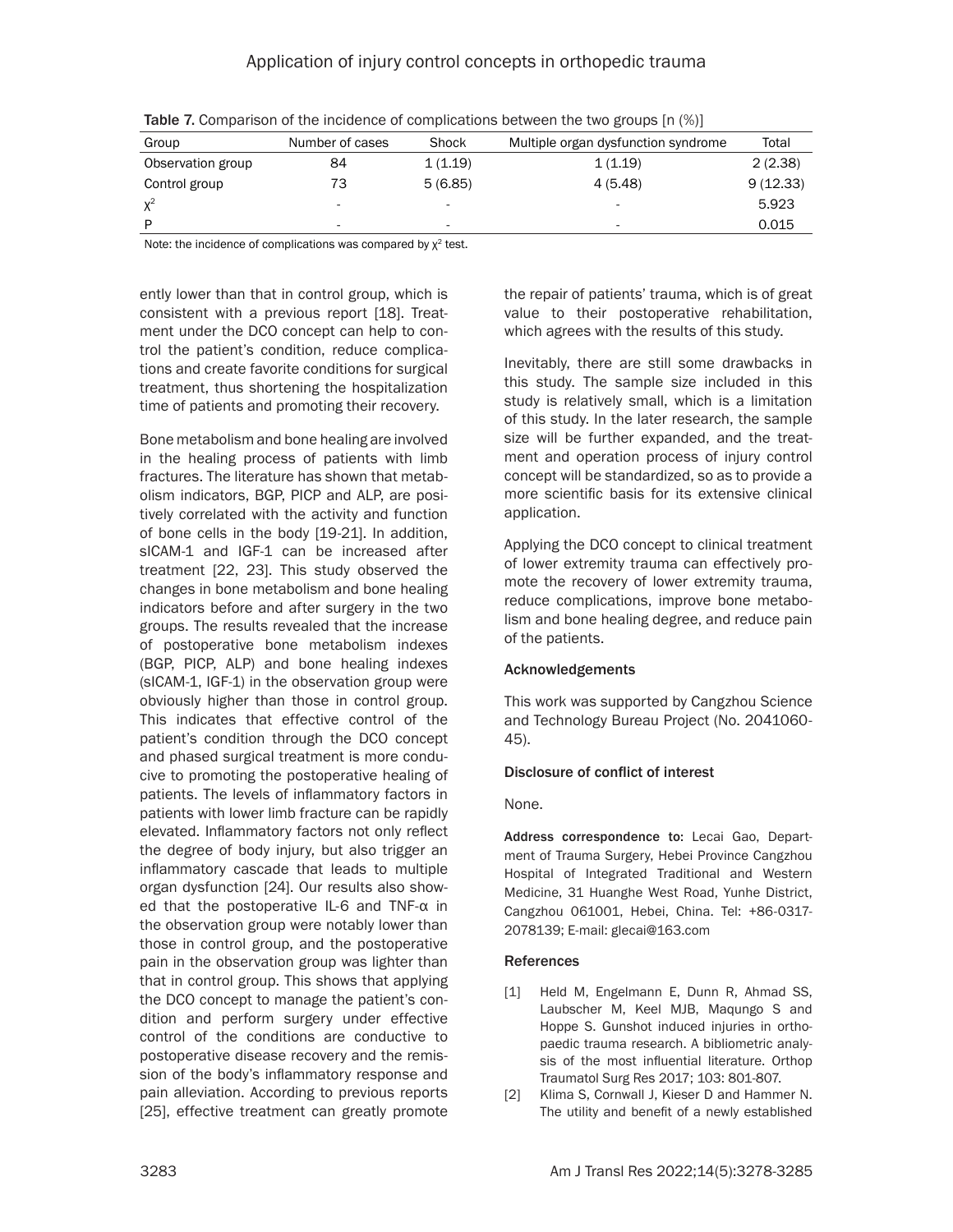postgraduate training course in surgical exposures for orthopedic and trauma surgery. Arch Orthop Trauma Surg 2019; 139: 1673-1680.

- [3] Snavely JE, Service BC, Miller D, Langford JR and Koval KJ. Needlestick and sharps injuries in orthopedic surgery residents and fellows. Infect Control Hosp Epidemiol 2019; 40: 1253- 1257.
- [4] Gelaw AY, Gabbe BJ, Simpson PM and Ekegren CL. Pre-injury health status of major trauma patients with orthopaedic injuries. Injury 2020; 51: 243-251.
- [5] Weidert S, Andress S, Suero E, Becker C, Hartel M, Behle M and Willy C. 3D printing in orthopedic and trauma surgery education and training: possibilities and fields of application. Unfallchirurg 2019; 122: 444-451.
- [6] Morgan C, Ahluwalia AK, Aframian A, Li L and Sun SNM. The impact of the novel coronavirus on trauma and orthopaedics in the UK. Br J Hosp Med (Lond) 2020; 81: 1-6.
- [7] Rascoe AS, Kavanagh MD, Breslin MA, Hu E and Vallier HA. Transcutaneous hemoglobin screening in an adult orthopaedic trauma population. J Orthop Trauma 2020; 34: e165 e169.
- [8] Lycke C, Bork H, Feindt B, Spiegl UJA, Josten C, Fakler JKM and Roth A. Evaluation of the fall risk of orthopedic trauma surgery patients by establishing a fall risk score and a procedure instruction in clinical routine. Z Orthop Unfall 2019; 157: 440-444.
- [9] Sullivan SD, Lehman A, Nathan NK, Thomson CA and Howard BV. Age of menopause and fracture risk in postmenopausal women randomized to calcium + vitamin D, hormone therapy, or the combination: results from the Women's Health Initiative Clinical Trials. Menopause 2017; 24: 371-378.
- [10] Yoon YC, Oh CW and Oh JK. Significance of orthopedic trauma specialists in trauma centers in Korea. Arch Orthop Trauma Surg 2019; 139: 1379-1384.
- [11] Kim JW, Lee Y, Seo J, Park JH, Seo YM, Kim SS and Shon HC. Clinical experience with threedimensional printing techniques in orthopedic trauma. J Orthop Sci 2018; 23: 383-388.
- [12] Leighton R, Watson JT, Giannoudis P, Papakostidis C, Harrison A and Steen RG. Healing of fracture nonunions treated with low-intensity pulsed ultrasound (LIPUS): a systematic review and meta-analysis. Injury 2017; 48: 1339- 1347.
- [13] Jarman MP, Weaver MJ, Haider AH, Salim A and Harris MB. The national burden of orthopedic Injury: cross-sectional estimates for trauma system planning and optimization. J Surg Res 2020; 249: 197-204.
- [14] Mulders MA, Bentohami A, Beerekamp MS, Vallinga J, Goslings JC and Schep NW.

Demographics, fracture patterns and treatment strategies following wrist trauma. Acta Orthop Belg 2019; 85: 234-239.

- [15] Słowik R, Wałaszek M, Zieńczuk W, Różańska A, Wójkowska-Mach J, Kołpa M, Wolak Z and Kawik Ł. Analysis of the incidence of surgical site infections after open reposition of long bone fractures and closed fracture settings in a 7-year follow-up in an orthopedic and trauma ward in southern Poland. Przegl Epidemiol 2020; 74: 336-345.
- [16] Normore R, Greene H, DeLong A and Furey A. The orthopedic trauma symposium: improving care of orthopedic injuries in Haiti. Can J Surg 2017; 60: 228-235.
- [17] Yang BW and Waters PM. Implementation of an orthopedic trauma program to safely promote resident autonomy. J Grad Med Educ 2019; 11: 207-213.
- [18] Wei N, Zhou Y, Chang W, Zhang Y and Chen W. Displaced intra-articular calcaneal fractures: classification and treatment. Orthopedics 2017; 40: e921-e929.
- [19] Langerhuizen DWG, Janssen SJ, Mallee WH, van den Bekerom MPJ, Ring D, Kerkhoffs GMMJ, Jaarsma RL and Doornberg JN. What are the applications and limitations of artificial intelligence for fracture detection and classification in orthopaedic trauma imaging? A systematic review. Clin Orthop Relat Res 2019; 477: 2482-2491.
- [20] Pervez M, Kitagawa RS and Chang TR. Definition of traumatic brain injury, neurosurgery, trauma orthopedics, neuroimaging, psychology, and psychiatry in mild traumatic brain injury. Neuroimaging Clin N Am 2018; 28: 1-13.
- [21] Kampe K, Kohler M, Albrecht D, Becker C, Hautzinger M, Lindemann U and Pfeiffer K. Hip and pelvic fracture patients with fear of falling: development and description of the "Step by Step" treatment protocol. Clin Rehabil 2017; 31: 571-581.
- [22] Anthony CA, Volkmar AJ, Shah AS, Willey M, Karam M and Marsh JL. Communication with orthopedic trauma patients via an automated mobile phone messaging robot. Telemed J E Health 2018; 24: 504-509.
- [23] Pesch S, Hanschen M, Greve F, Zyskowski M, Seidl F, Kirchhoff C, Biberthaler P and Huber-Wagner S. Treatment of fracture-related infection of the lower extremity with antibiotic-eluting ceramic bone substitutes: case series of 35 patients and literature review. Infection 2020; 48: 333-344.
- [24] Cimbanassi S, O'Toole R, Maegele M, Henry S, Scalea TM, Bove F, Mezzadri U, Capitani D, Sala F, Kanakaris N, Coccolini F, Ansaloni L, Sgardello S, Bindi F, Renzi F, Sammartano F, Masse A, Rampoldi A, Puoti M, Berlusconi M,